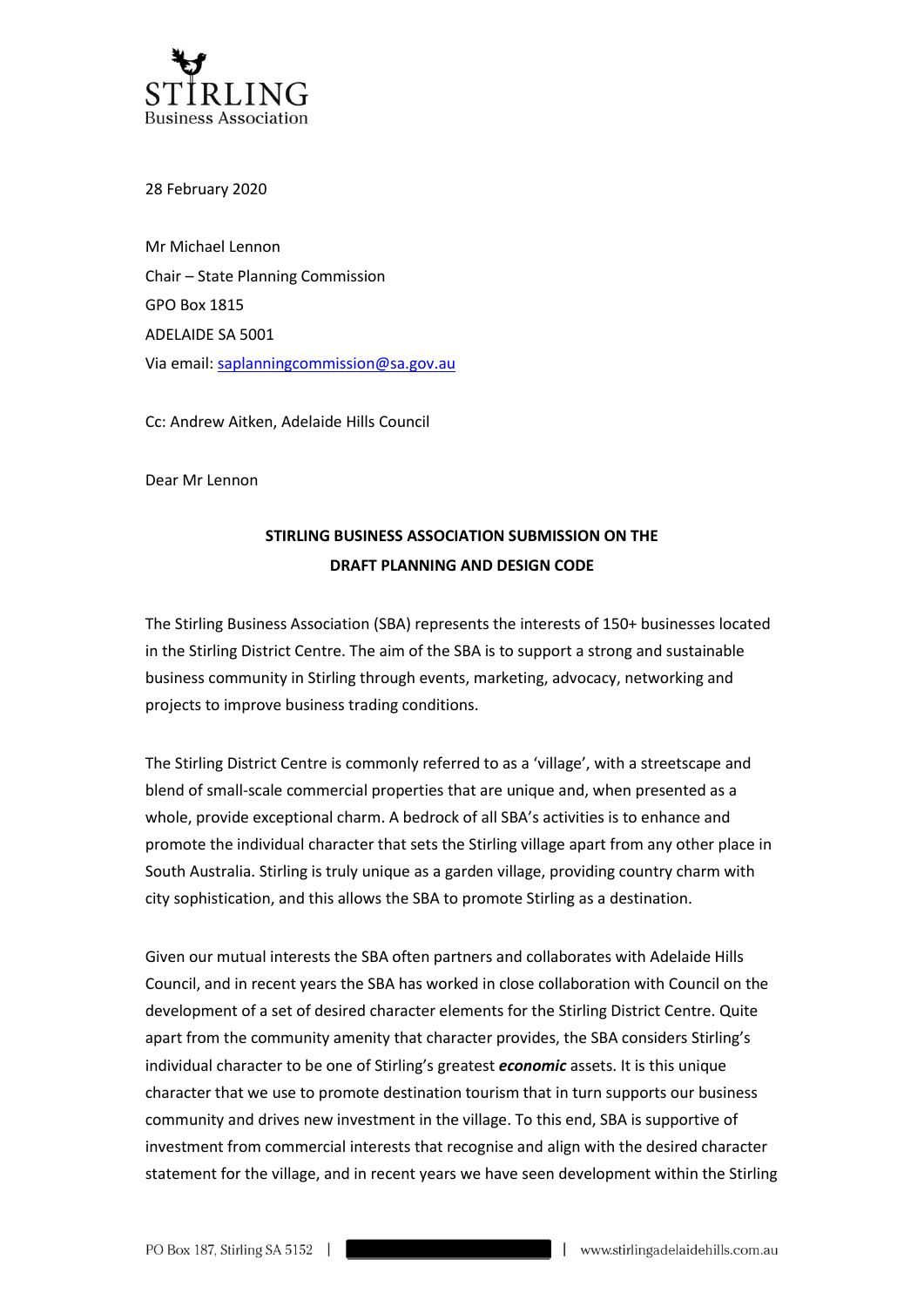

District Centre that has delivered successful outcomes. Of note, the Foodland development and the AM/PM service station, by complying with the desired character statements for Stirling, now sit harmoniously within the Stirling village landscape adding social and economic value.

Having spent considerable time nurturing and refining character guidelines for Stirling, the SBA is extremely concerned that there are currently no provisions in the draft Planning and Design Code to protect character. We are not able to identify the mechanisms within the draft Code that will prevent bad development outcomes that are not consistent with established and supported character guidelines.

A Planning Code that allows homogeneous development to occur that undermines Stirling's character is not in the long-term economic best interests of our Members, nor the local community. The SBA believes that the draft Code as it currently stands places in jeopardy the universally admired character of Stirling, and in turn the long-term economic prosperity of the village.

We do not believe it is the intention of the State Planning Commission to implement a Code that has the potential to undermine economic prosperity. We seek assurances that further time will be spent to consult on the introduction of customised character statements into the Planning and Design Code for locations, such as Stirling, where character is regarded by their community as a key economic and social asset that must be protected from erosion over time.

Specifically, SBA requests the inclusion of Stirling Village Guidelines as a design standard within the Code.

Finally, SBA would like to note that Stirling has enjoyed much recent success, having been voted by the South Australian community as the Community Choice Award Winner in the Mainstreet SA Awards in 2017 and 2018. Stirling was inducted into the Mainstreet SA Hall of Fame in 2019. To provide an insight into the considerable community support for Stirling, below is a snapshot of the 437 testimonials provided by the community to Mainstreet SA in October 2018. Whilst the comments demonstrate the multi-faceted appeal of Stirling, it is undeniable that character plays a central role in Stirling's charm.

• *The changing colours, the lovely cafes and shops, the Sunday Market. What an amazing place to live, I am so lucky!!* Alison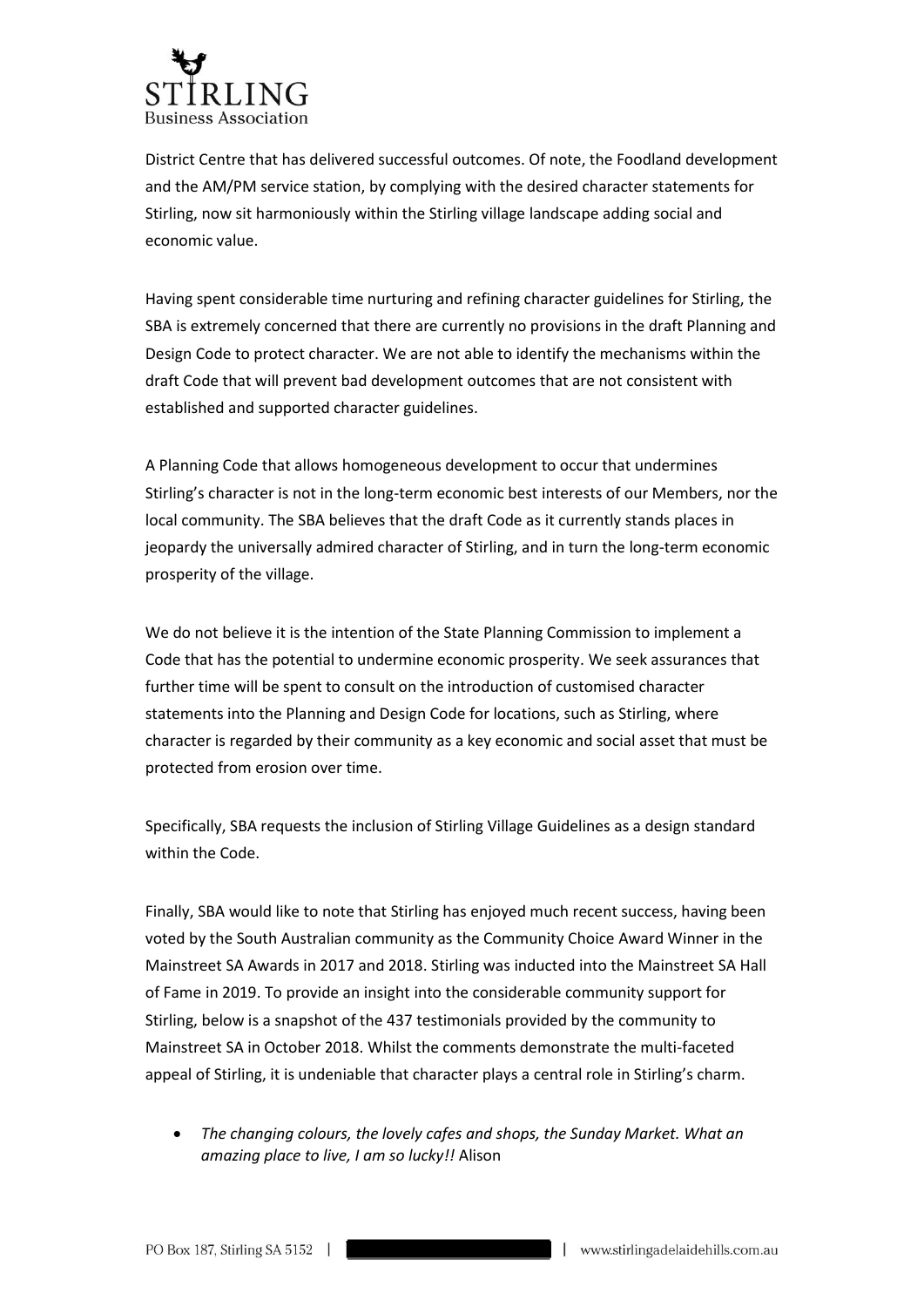

- *A beautiful combination of eateries, shop and boutiques and an extremely pretty environment to shop and eat in. All shops and services are catered for and there is plenty of parking and convenience.* Anita
- *I love the Hills, the main strip of Stirling is just fabulous & very pretty (particularly Spring & Autumn). It has a great feel to it & it's wonderful to stroll through, looking in the shops, has a family friendly feel as well. Well done Stirling*. Anne-Marie
- *A Magnificent streetscape of trees, shrubs & many other plants providing beautiful colour & tranquility in all seasons. A lovely village vista and ambiance. Australia's best.* Arthur
- *It is very old quaint and full of character with the beautiful gardens flowering with bursts of colour.* Barbara
- *Stirling is so beautiful, undulating paths and roads. All gardens are wonderful, street-scape is inviting, shops and cafes have creatives outlook, the trees are all winners.* Barbara
- *I love the village character, the lovely tree lined street during spring and summer, the fantastic red and gold colours of the leaves in autumn.* Bill
- *The main street of Stirling is a pleasure to visit. It's a visual treat with magnificent trees and gardens and the community is very welcoming.* Carly
- *This stunning tree lined street has a beautiful mix of shops, nature, cafes, and community space to enjoy it all. Favourites are the Christmas buskers who can be heard singing carols from anywhere in the street, the library lawns and market precinct seating.* Carole
- *I love Stirling, Adelaide Hills for its country feel with a city's sophistication. I particularly love Stirling Laneways Market with its diverse products, exquisite handicrafts and magical entertainment.* Cynthia
- *The village atmosphere remains within the township which is a stunning setting & the convenient location only 10 minutes to the Tollgate.* Deborah
- *Stirling is the prettiest & well maintained street with beautiful shops & a great selection of cafes. Spending a day wandering in Stirling is a pleasure for all senses.* Desiree
- *Love the vibe, Cafes, Pubs and general shopping. So many delightful shops to explore and the beautiful trees and ambience of the main street. Wonderful!* Dini
- *Any time of year but especially in autumn, Stirling is sublime! The gracious architecture compliments the tree lined streets and there's an olde worlde charm pervading throughout.* Dorothy
- *I love the colour, the cleanliness, the atmosphere and overall beauty which calms the soul and enriches the spirit!* Elizabeth
- *It doesn't matter what the season is, the main road in Stirling is stunning. It is one of those places where I can take tourists and they all comment about how wonderful it looks. There are activities all year round and all of the shops along the main strip are friendly and promote local small business.* Fiona
- *The Stirling main street just makes me feel happy whatever the season. It is so well cared for and loved by the whole community.* Freya
- *Calm, tranquil, merry and welcoming. Stirling main street is full of nature, cute little shops, bright smiling faces and lovely artwork. One of my favourite places in all of Adelaide.* Izabel
- *Stirling is beautiful in every season; from spectacular autumn colours to joyful spring blossoms. We can celebrate, play, eat and shop in the village heart.* Jane